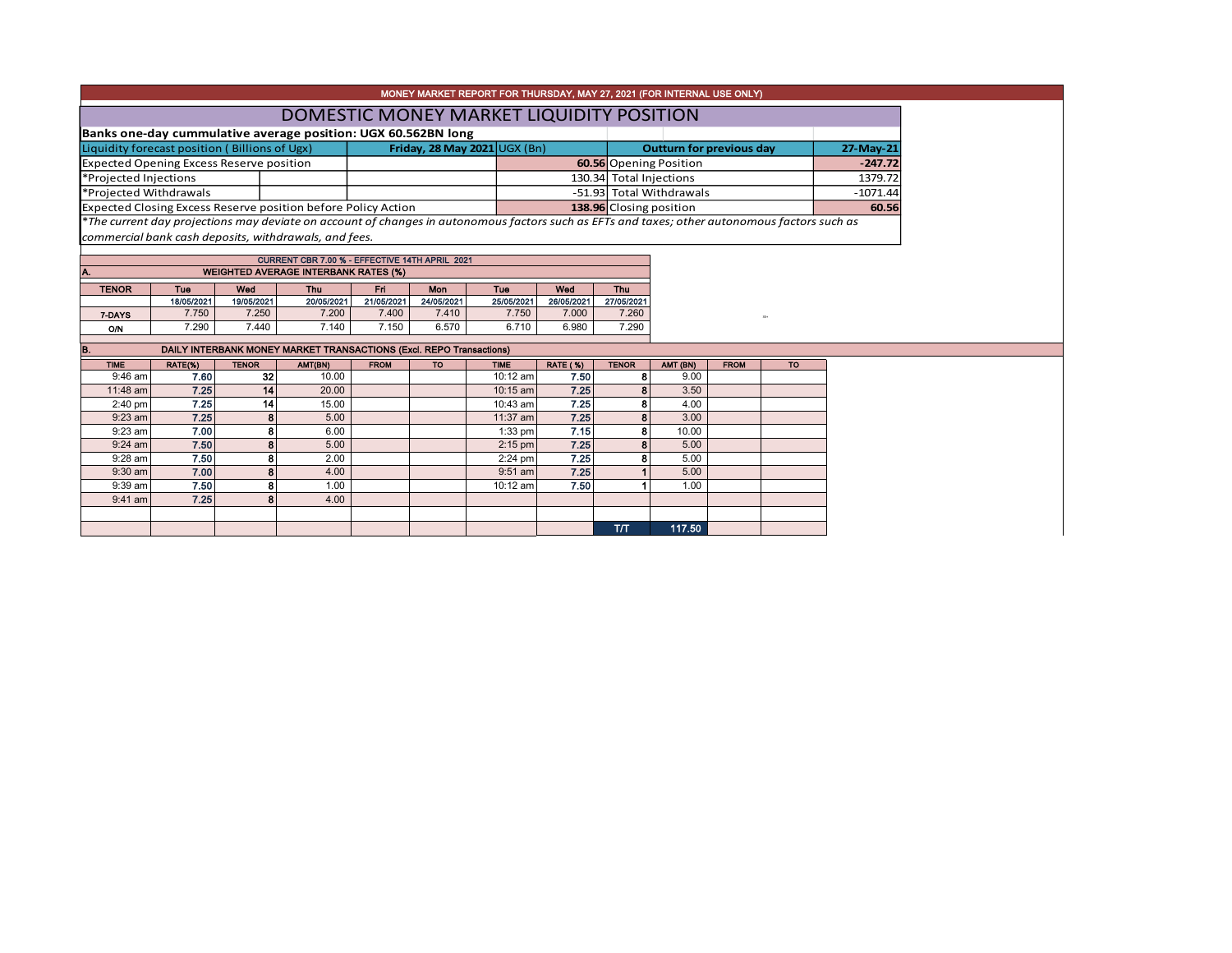C. C. CBR AND THE 7- DAY WAR INTERBANK RATES



• Overnight WAR -7-day WAR - CBR rate -Upper bound - Lower bound

| D.<br>MONETARY POLICY OPERATIONS MATURITIES PROFILE: (04-JUNE 2021 - 01-JULY 2021) |                          |                          |                          |                          |             |              |  |  |  |  |  |  |  |
|------------------------------------------------------------------------------------|--------------------------|--------------------------|--------------------------|--------------------------|-------------|--------------|--|--|--|--|--|--|--|
| <b>DATE</b>                                                                        | <b>FRI</b>               | <b>THUR</b>              | <b>THUR</b>              | <b>THUR</b>              | <b>THUR</b> | <b>TOTAL</b> |  |  |  |  |  |  |  |
|                                                                                    | 04-Jun-21                | $11$ -Jun-21             | 17-Jun-21                | 24-Jun-21                | 01-Jul-21   |              |  |  |  |  |  |  |  |
| <b>REPO</b>                                                                        | 950.46                   | $\overline{\phantom{a}}$ | $\overline{\phantom{a}}$ | $\overline{\phantom{a}}$ |             | 950.46       |  |  |  |  |  |  |  |
| <b>REV REPO</b>                                                                    | $\overline{\phantom{a}}$ |                          | $\overline{\phantom{a}}$ | ۰                        |             |              |  |  |  |  |  |  |  |
| <b>DEPO AUCT</b>                                                                   | 137.30                   | ۰                        | 72.10                    | 139.30                   | 506.30      | 855.00       |  |  |  |  |  |  |  |
| <b>TOTALS</b>                                                                      | 1.087.76                 | ۰                        | 72.10                    | 139.30                   | 506.30      | 1.805.46     |  |  |  |  |  |  |  |

Total O/S Deposit Auction balances held by BOU up to 22 JULY 2021: UGX 1,239 BN Total O/S Repo, Reverse Repo & Deposit Auction balances held by BOU: UGX 2,190 BN

|                 | (EI) STOCK OF TREASURY SECURITIES                                                     |             |                  |            | Eii)<br><b>MONETARY POLICY MARKET OPERATIONS</b> |                                                |               |            |              |                |  |  |  |
|-----------------|---------------------------------------------------------------------------------------|-------------|------------------|------------|--------------------------------------------------|------------------------------------------------|---------------|------------|--------------|----------------|--|--|--|
|                 | <b>LAST TBIILS ISSUE DATE: 20-MAY-2021</b>                                            |             |                  |            |                                                  | (VERTICAL REPOS, REV-REPOS & DEPOSIT AUCTIONS) |               |            |              |                |  |  |  |
|                 | On-the-run O/S T-BILL STOCKs (Bns-UGX)                                                |             | 6.088.99         | 28/05/2021 | OMO                                              | <b>ISSUE DATE</b>                              | <b>AMOUNT</b> | <b>WAR</b> | <b>RANGE</b> | <b>TENOR</b>   |  |  |  |
|                 | On-the-run O/S T-BONDSTOCKs(Bns-UGX)                                                  |             | 19.201.78        | 28/05/2021 | <b>REPO</b>                                      | $04$ -May $-$                                  | 187.50        | 7.000      |              | $\overline{2}$ |  |  |  |
|                 | <b>TOTAL TBILL &amp; TBOND STOCK- UGX</b>                                             |             | 25,290.77        |            | <b>DAUT</b>                                      | 06-May -                                       | 40.07         | 7.280      |              | 29             |  |  |  |
| O/S=Outstanding |                                                                                       |             |                  |            | <b>DAUT</b>                                      | $06$ -May $-$                                  | 500.38        | 7.717      |              | 56             |  |  |  |
| <b>MATURITY</b> | <b>TOTAL STOCK</b>                                                                    | YTM (%)     | <b>CHANGE IN</b> |            | <b>REPO</b>                                      | 06-May                                         | 425.00        | 7.000      |              | 7              |  |  |  |
|                 | (BN UGX)                                                                              | AT CUT OFF* | <b>YTM (+/-)</b> |            | <b>REPO</b>                                      | $10$ -May $-$                                  | 600.50        | 7.000      |              | 3              |  |  |  |
| 91              | 72.06                                                                                 | 7.003       | 0.083            |            | <b>REPO</b>                                      | 11-May                                         | 283.00        | 7.000      |              | $\overline{2}$ |  |  |  |
| 182             | 403.16                                                                                | 9.501       | $-0.248$         |            | <b>DAUT</b>                                      | $14$ -May $-$                                  | 26.75         | 7.662      |              | 55             |  |  |  |
| 364             | 5,613.76                                                                              | 10.700      | $-0.700$         |            | <b>DAUT</b>                                      | $14$ -May -                                    | 9.95          | 7.326      |              | 27             |  |  |  |
| 2YR             |                                                                                       | 13.000      | $-0.550$         |            | <b>REPO</b>                                      | 14-May                                         | 742.00        | 7.000      |              | 6              |  |  |  |
| 3YR             |                                                                                       | 12.800      | $-1.197$         |            | <b>REPO</b>                                      | 17-May                                         | 95.00         | 7.000      |              | 3              |  |  |  |
| 5YR             | 1.589.27                                                                              | 15.100      | $-1.400$         |            | <b>DAUT</b>                                      | 20-May -                                       | 278.96        | 7.536      |              | 56             |  |  |  |
| <b>10YR</b>     | 9,147.22                                                                              | 15.970      | $-0.030$         |            | <b>DAUT</b>                                      | 20-May -                                       | 2.98          | 7.328      |              | 28             |  |  |  |
| 15YR            | 7,447.58                                                                              | 14.400      | $-1.700$         |            | <b>REPO</b>                                      | 20-May -                                       | 441.00        | 7.000      |              | 7              |  |  |  |
| <b>20YR</b>     | 1.017.70                                                                              | 16.990      | $-0.510$         |            | <b>REPO</b>                                      | 21-May -                                       | 305.00        | 7.000      |              | 6              |  |  |  |
|                 | Cut OFF is the lowest price/ highest yield that satisfies the auction awarded amount. |             |                  |            | <b>REPO</b>                                      | 25-Mayl-                                       | 222.09        | 7.000      |              | $\overline{2}$ |  |  |  |
|                 |                                                                                       |             |                  |            | <b>REPO</b>                                      | 26-May -                                       | 136.00        | 7.000      |              |                |  |  |  |
|                 |                                                                                       |             |                  |            | <b>DAUT</b>                                      | $27$ -May $-$                                  | 35.70         | 7.649      |              | 56             |  |  |  |
|                 |                                                                                       |             |                  |            | <b>DAUT</b>                                      | 27-May -                                       | 44.05         | 7.316      |              | 28             |  |  |  |
|                 |                                                                                       |             |                  |            | <b>REPO</b>                                      | $27$ -May -                                    | 949.00        | 7.000      |              | 8              |  |  |  |
|                 |                                                                                       |             |                  |            |                                                  | WAR-Weighted Average Rate                      |               |            |              |                |  |  |  |